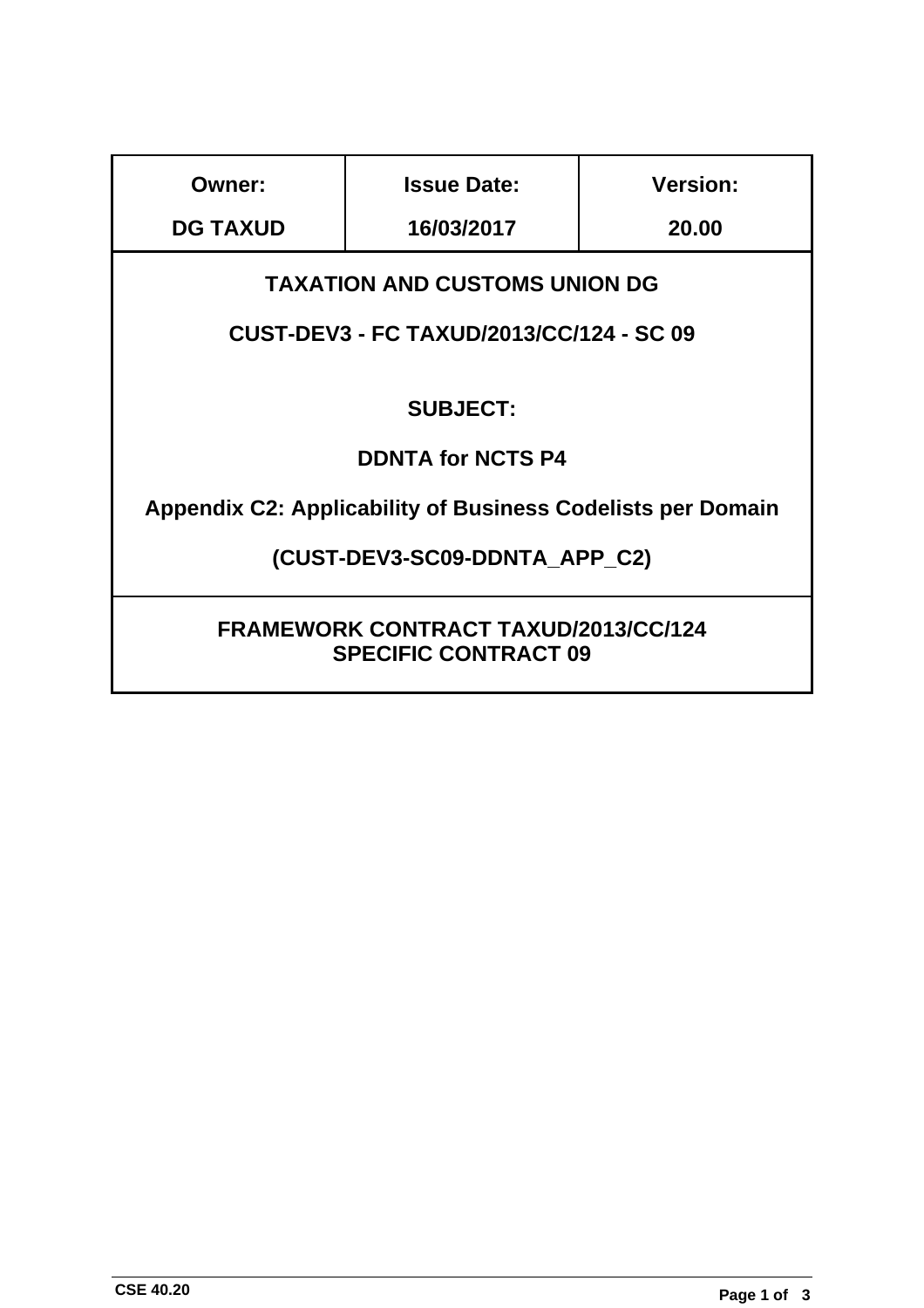### **DDNTA for NCTS P4. Version 20.00 Aligned to DDNTA RFC-LIST v0.29**

# **REF:CUST-DEV3-SC09-DDNTA\_APP\_C2**

## **Appendix C2: Applicability of Business Codelists per Domain**

| <b>Number</b> | <b>Title</b>                                        | <b>Format</b>   | <b>NCTS P4</b> | <b>ECSP2</b> | <b>ICS P1</b> | <b>Applicable TRs</b> |
|---------------|-----------------------------------------------------|-----------------|----------------|--------------|---------------|-----------------------|
| <b>CL008</b>  | Country Codes (full list)                           | a <sub>2</sub>  | ✓              | ✓            | ✓             |                       |
| CL009         | Country Codes (Common Transit)                      | a2              | ✓              |              |               |                       |
| CL010         | Country Codes (Community)                           | a <sub>2</sub>  | $\checkmark$   | ✓            | ✓             |                       |
| CL011         | <b>Country Regime</b>                               | an3             | ✓              | ✓            | ✓             |                       |
| CL012         | Language Codes                                      | a2              | ✓              | ✓            | ✓             | TR1012<br>TR1002      |
| CL013         | Document Type (Common)                              | an.4            | ✓              | ✓            | ✓             |                       |
| <b>CL014</b>  | Previous document type (Common)                     | an.6            | ✓              | ✓            |               | TR1012                |
| CL015         | Geo Info Codes                                      | an.6            | ✓              | ✓            | ✓             |                       |
| <b>CL017</b>  | Kind of Packages                                    | an2             | ✓              | ✓            | $\checkmark$  |                       |
| <b>CL018</b>  | <b>Transport Mode</b>                               | n.2             | ✓              | ✓            | $\checkmark$  |                       |
| CL020         | Traffic type                                        | an3             | ✓              | ✓            | $\checkmark$  |                       |
| CL029         | Response Code                                       | n.2             | ✓              |              |               | TR1002                |
| CL031         | Type of Declaration Transit/Export<br>Procedures    | an5             | ✓              | ✓            |               | TR1012                |
| CL039         | Additional Information ID (Common)                  | an.5            | ✓              | ✓            | ✓             |                       |
| CL041         | Control Indicator RoC/ GI-RoC                       | an2             | ✓              | ✓            |               | TR1012                |
| CL043         | AAR/AER rejection reason                            | n.2             | ✓              | ✓            |               | TR1012                |
| <b>CL044</b>  | ATR rejection reason code                           | an.2            | ✓              |              |               | TR1002                |
| <b>CL045</b>  | Amendment rejection motivation code                 | n1              | ✓              | ✓            | ✓             |                       |
| <b>CL046</b>  | Diversion rejection                                 | an.2            | ✓              | ✓            |               | TR1012                |
| <b>CL047</b>  | Control result                                      | an2             | ✓              | ✓            |               | TR1012                |
| <b>CL048</b>  | <b>Currency Codes</b>                               | an3             | $\checkmark$   | ✓            |               | TR1012                |
| CL050         | Guarantee Monitoring codes                          | n1              | ✓              |              |               | TR1002                |
| CL051         | Guarantee Type codes                                | an1             | ✓              |              |               | TR1002                |
| CL052         | Invalid guarantee reason codes                      | an.3            | ✓              |              |               | TR1002                |
| CL054         | Query identifier                                    | n1              | $\checkmark$   |              |               | TR1002                |
| CL056         | Role                                                | an3             | ✓              | ✓            | ✓             |                       |
| CL057         | <b>Statistics Type</b>                              | an <sub>4</sub> | ✓              | $\checkmark$ | $\checkmark$  |                       |
| <b>CL058</b>  | <b>Customs Operation State Types</b>                | an.3            | ✓              | ✓            | ✓             |                       |
| CL059         | Unit of Measure                                     | a3              | ✓              | ✓            |               | TR1002<br>TR1012      |
| CL062         | Sensitive Goods Commodity Code                      | an6             | ╱              |              |               | TR1002                |
| CL063         | Country Codes (Common Transit<br>outside Community) | a2              | ✓              | ✓            |               |                       |
| CL067         | Specific notes code                                 | an6             | ✓              | ✓            | ✓             |                       |
| CL069         | Discrepancies Solved Notification<br>Code           | an $2$          | ✓              |              |               | TR1002                |
| CL086         | <b>Complementary Code</b>                           | n1              |                | ✓            |               | TR1003                |
| <b>CL087</b>  | Type of declaration (box 1.2)                       | a1              |                | ✓            |               | TR1003                |
| <b>CL089</b>  | Export Query reason code                            | an.3            |                | ✓            |               | TR1003                |
| CL090         | Incoterm code                                       | a3              |                | ✓            |               | TR1003                |
| CL091         | Nature of transaction code                          | n2              |                | ✓            |               | TR1003                |
| CL092         | Procedure requested                                 | an2             |                | ✓            |               | TR1003                |
| CL093         | Previous procedure                                  | an2             |                | ✓            |               | TR1003                |
| CL094         | Representative status code                          | n1              | ✓              | ✓            |               | TR1003                |
| CL095         | Risk analysis result code                           | an1             | ✓              | ✓            | ✓             |                       |
| <b>CL096</b>  | Specific circumstance indicator                     | a1              | ✓              | ✓            | ✓             |                       |
| CL097         | Summary declaration rejection reason<br>code        | $n_{-2}$        |                | ✓            | ✓             | TR1013                |
| <b>CL098</b>  | Type of tax                                         | an3             |                | ✓            |               | TR1003                |
| CL099         | Warehouse type                                      | a1              |                | ✓            |               | TR1003                |
| CL101         | UN dangerous goods code                             | an4             | ✓              | ✓            | ✓             |                       |